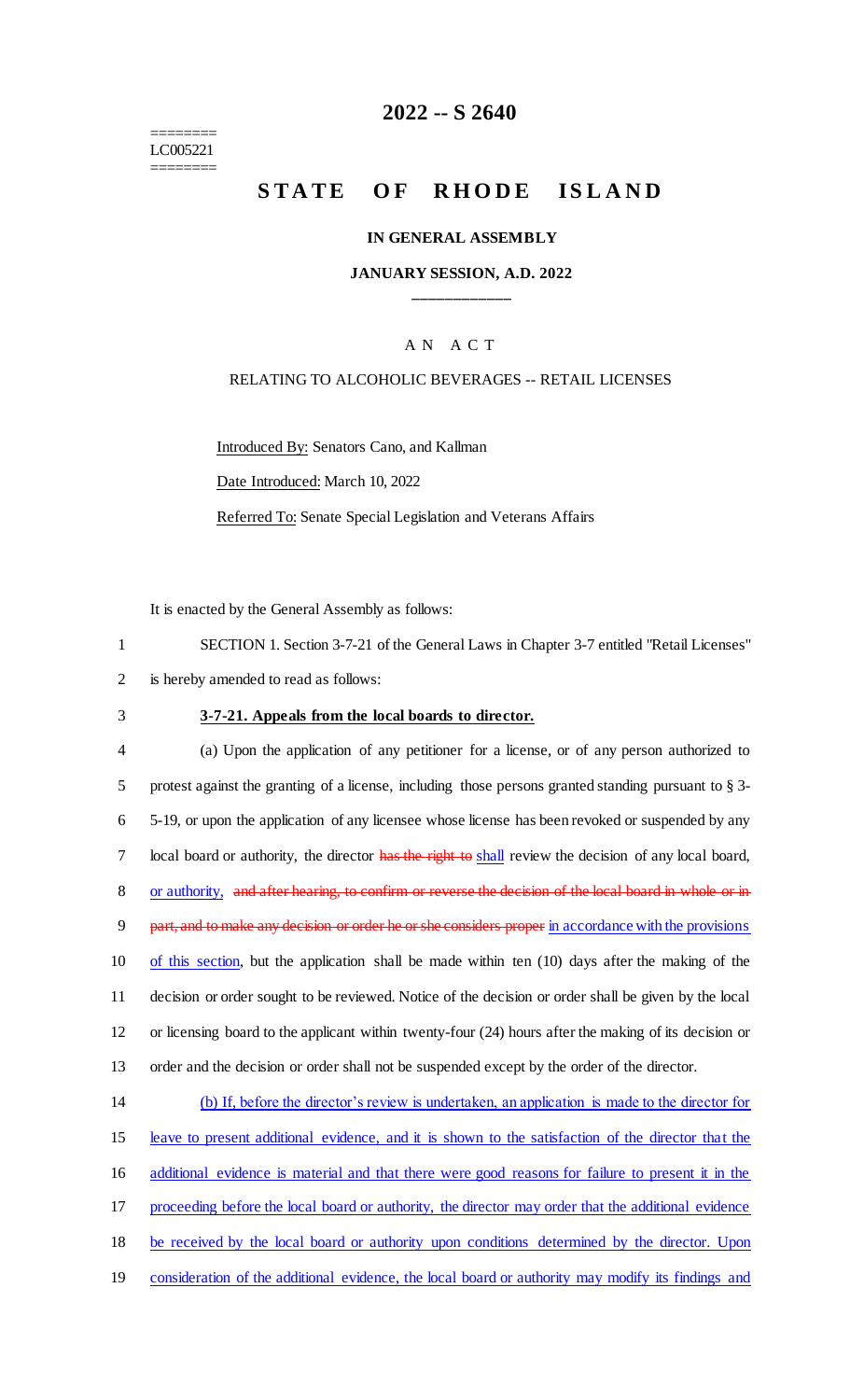decision as a result of the additional evidence and shall file that evidence and any modifications, new findings, or decisions with the director. (c) The review shall be conducted by the director and shall be confined to the record. In cases of alleged irregularities in procedure before the local board or authority, not shown in the record, proof thereon may be taken in by the director. The director, upon request, shall hear oral argument and receive written briefs. (d) The director shall not substitute his/her judgment for that of the local board or authority as to the weight of the evidence on questions of fact. The director may affirm the decision of the local board or authority, or may remand, reverse or modify the decision only if substantial rights of the appellant have been prejudiced because the administrative findings, inferences, conclusions, 11 or decisions are: (1) In violation of constitutional or statutory provisions; (2) In excess of the statutory authority granted to the local board or authority; (3) Made upon unlawful procedure; 15 (4) Affected by other error of law; (5) Clearly erroneous in view of the reliable, probative, and substantial evidence on the whole record; or (6) Arbitrary or capricious or characterized by abuse of discretion or a clearly unwarranted exercise of discretion.  $\left(\frac{b}{e}\right)$  Any appeal or appeals from a decision of any boards located in the towns of Jamestown, Little Compton, Middletown, Portsmouth or Tiverton, or in the city of Newport shall be heard by the director or the director's designee within Newport County. The petitioner shall provide a stenographer and shall bear the cost to have a transcript made of the proceedings. A free copy of the transcript shall be provided by the petitioner to the director upon receipt of the transcript. (c) The director may accept into evidence a stenographic transcript of a witness's sworn testimony presented before the local board that was subject to cross examination. This testimony 28 may be rebutted by competent testimony presented at the hearing held by the director. SECTION 2. This act shall take effect upon passage.

======== LC005221 ========